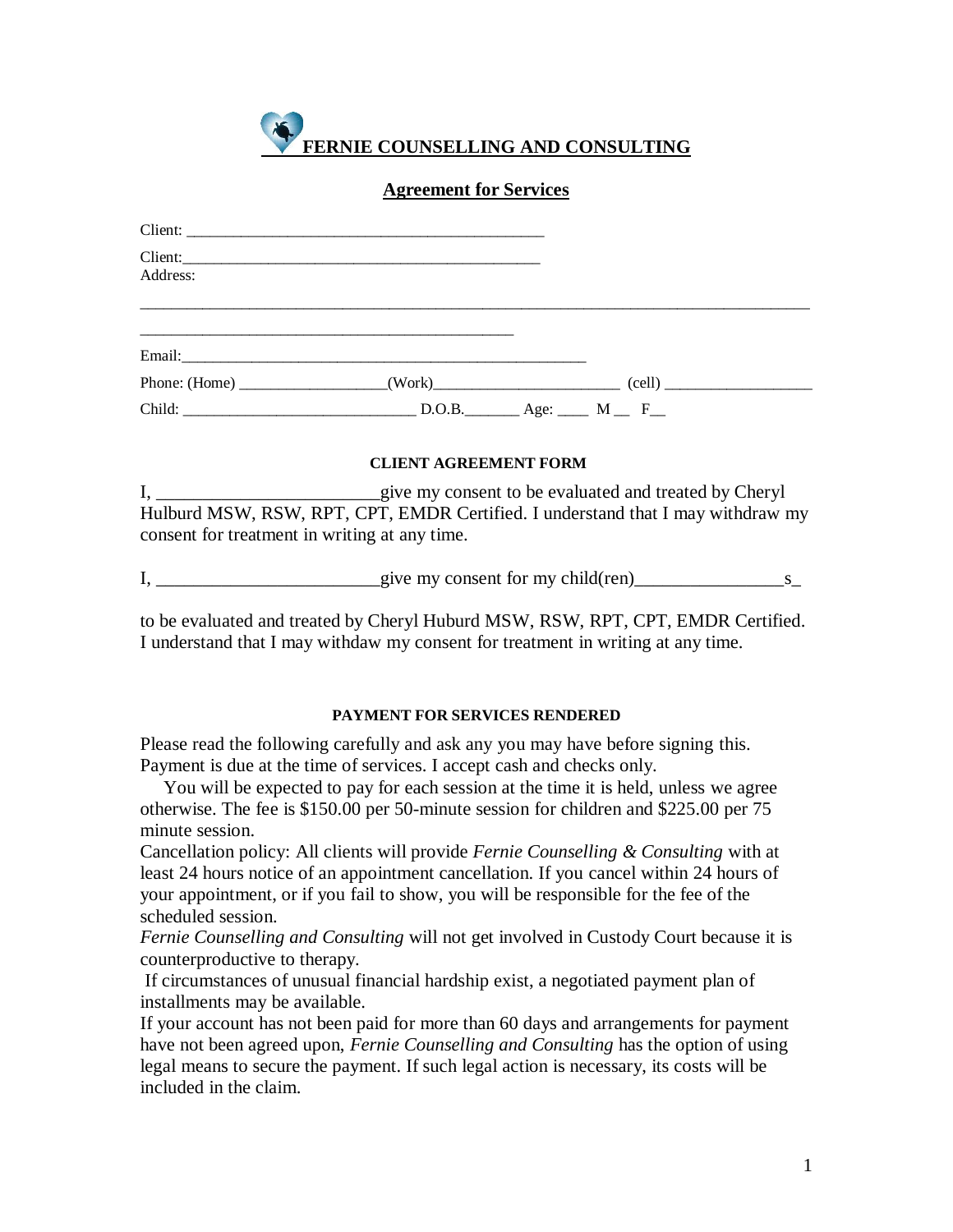### **CONFIDENTIALITY**

Although most information discussed in session is confidential, there are exceptions. There is an obligation by law and professional ethics to report to appropriate agencies concerning issues of:

Child physical and sexual abuse-child protection concerns, criminal intent, potential danger to oneself or others (medical emergencies or threats of violence).

Information may also be subpoenaed by a court of law. **Please feel free to discuss any limitations or concerns regarding this issue of confidentiality.** 

**\_\_\_\_\_\_\_\_\_\_\_\_\_\_\_\_\_\_\_\_\_\_\_\_\_\_\_\_\_\_\_\_\_\_\_\_\_\_\_\_\_\_\_\_\_\_\_\_\_\_\_\_\_\_\_\_\_\_\_\_\_\_\_\_\_\_\_\_\_\_\_\_\_\_\_\_.**

**I have read and understand confidentiality:**

#### **AUTHORIZATION FOR RELEASE OF INFORMATION TO OTHERS**

I hereby authorize Cheryl Hulburd, an MSW student, to consult or share in formation as needed for the purpose of providing services to the above named client. I have indicated with initials those programs/individuals with whom information may be shared.

I hereby give my consent for sharing information for the purpose of

\_\_\_\_\_\_\_\_\_\_\_\_\_\_\_\_\_\_\_\_\_\_\_\_\_\_\_\_\_\_\_\_\_\_\_\_\_\_\_\_\_\_\_\_\_\_\_\_\_\_\_\_\_\_\_\_\_\_\_\_\_\_\_\_\_\_\_\_\_\_\_\_

ever comes first.

\_\_\_\_\_\_

supervision/consultaion. I am also aware that information must be reported to the appropriate agencies any issues concerning child abuse, intent to harm, or intent to commit suicide. I am also aware that Cheryl Hulburd may be subpoenaed by a court of law to provide information.

This consent will expire upon termination of services after one year, or upon my request which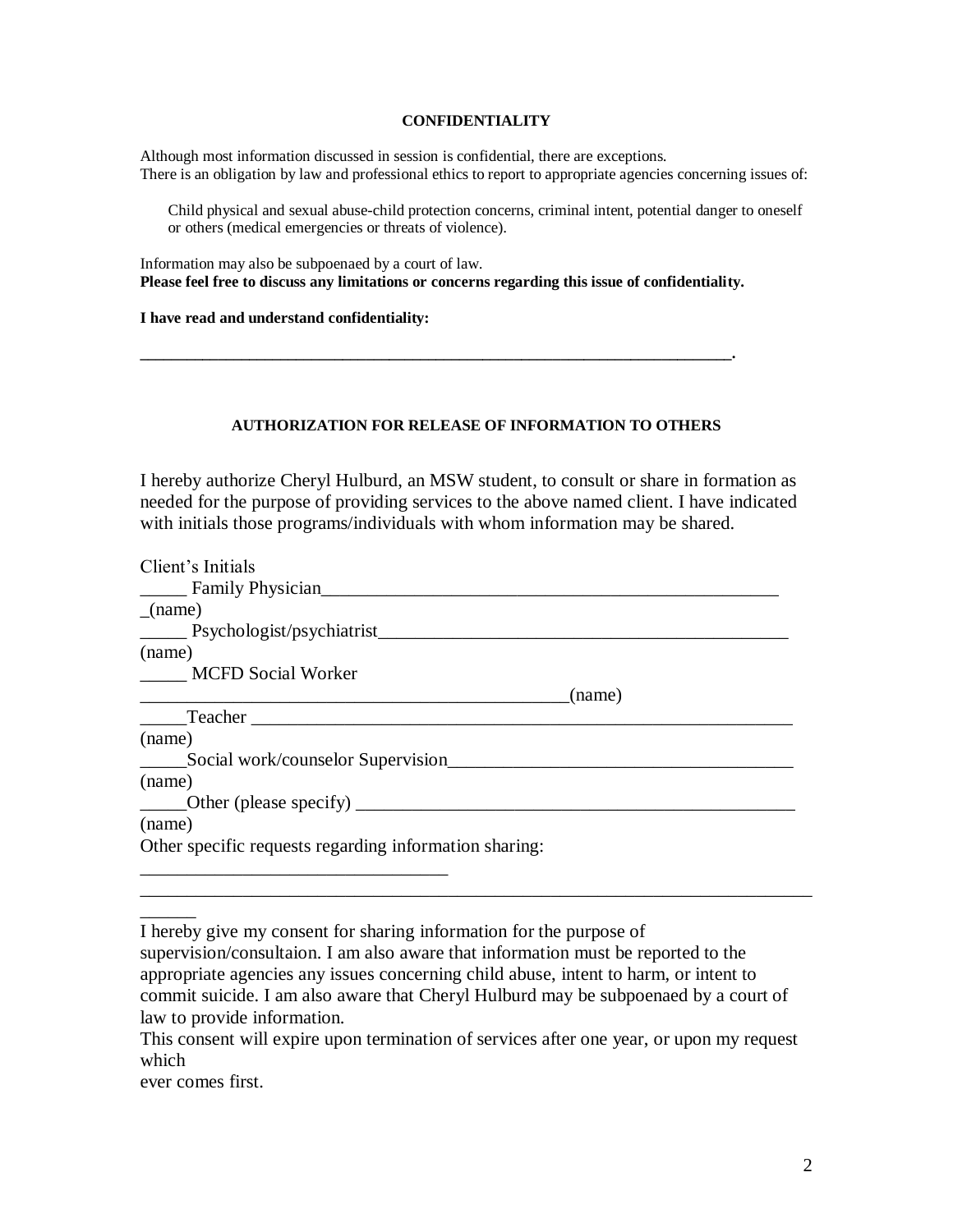# **Release For Videotaping and Recording Children**

I understand and give my permission to Cheryl Hulburd, MSW, RSW, for videotaping and /or recording the therapeutic sessions of my child(ren). This information will be used solely for supervision consultation.

|                                                                                                                 | <b>Alert and Medical Information</b> |  |  |  |  |  |  |  |  |  |  |
|-----------------------------------------------------------------------------------------------------------------|--------------------------------------|--|--|--|--|--|--|--|--|--|--|
|                                                                                                                 |                                      |  |  |  |  |  |  |  |  |  |  |
| Client's Physician Phone                                                                                        |                                      |  |  |  |  |  |  |  |  |  |  |
|                                                                                                                 |                                      |  |  |  |  |  |  |  |  |  |  |
| Allergies:<br><b>Chronic Medical Conditions:</b><br><b>Regular Medications:</b><br><b>Physical Limitations:</b> |                                      |  |  |  |  |  |  |  |  |  |  |
| Behavioral Concerns (eg; Suicide, physical aggression, substance abuse):                                        |                                      |  |  |  |  |  |  |  |  |  |  |
| Other:                                                                                                          |                                      |  |  |  |  |  |  |  |  |  |  |
| Signed: ________________________________(Parent/ Guardian) Date: _______________                                |                                      |  |  |  |  |  |  |  |  |  |  |
|                                                                                                                 |                                      |  |  |  |  |  |  |  |  |  |  |
|                                                                                                                 | <b>Plan for Service:</b>             |  |  |  |  |  |  |  |  |  |  |
| On a scale of 1-10, please circle your current functioning. $1 \quad 2 \quad 3 \quad 4 \quad 5 \quad 6 \quad 7$ |                                      |  |  |  |  |  |  |  |  |  |  |
| 8 9 10                                                                                                          |                                      |  |  |  |  |  |  |  |  |  |  |
|                                                                                                                 |                                      |  |  |  |  |  |  |  |  |  |  |
|                                                                                                                 |                                      |  |  |  |  |  |  |  |  |  |  |
| Goals (specific changes to be                                                                                   |                                      |  |  |  |  |  |  |  |  |  |  |
|                                                                                                                 |                                      |  |  |  |  |  |  |  |  |  |  |
|                                                                                                                 |                                      |  |  |  |  |  |  |  |  |  |  |

### **DISCLOSURE STATEMENT**

 I am a private practitioner at Fernie Counselling and Consulting and work with children, youth, adults, couples, and families. I am a Reistered Social Worker in the Province of British Columbia, a Registered Play Therapist with the Assoicaiontion for Play therapy in the United States, a Certified Play Therapist with the Canadian Association for Play Therapy and EMDR Certified